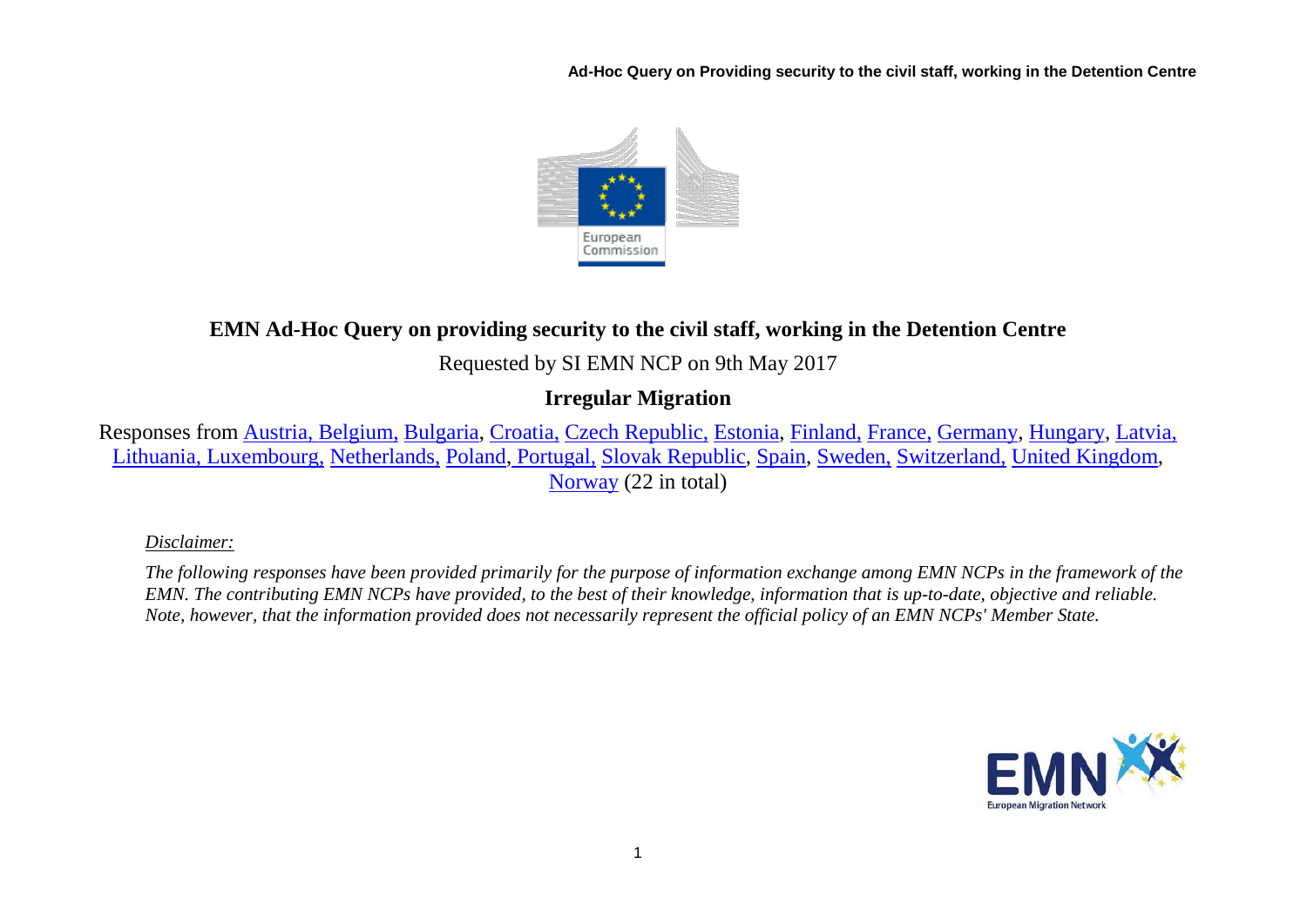#### **Background information:**

Detention Centre in Slovenia is the only institution in which foreigners are detained after their return decision has been issued. Besides the police officers there are also civil servants (such as social workers, medical staff, etc.) which represent app. 35% of all the employees of Detention Centre. On daily basis, civil servants face with different forms of acts, sometimes also with violent acts, committed by the detained foreigners. Most often, they are indirectly involved when such violent acts are committed, either as observers or conflict managers. In very rare occasions they became victims of such violate acts. Slovenia is facing an increasing number of foreigners in Detention Centre who are waiting to be returned. In order to provide higher security standards for protection of civil staff in the Detention Centre, the General Director of the Slovenian Police has established recently a special working group for national civil servants security program. On behalf of the Slovenian Police, we would like to ask Member States about the following;

#### **Questions**

- 1. In which way Member States provide security and protection to those civil servants who work in a Detention Centre or a similar institution?
- 2. Do Member States establish special programs for civil servants in order to provide additional expertise and special knowledge regarding security and protection in case a violent act has been committed? If yes, what is the main focus of those programmes?
- 3. Is it allowed to use protection or/and technical equipment by the civil servants in such institutions (Detention Centre, etc.) as part of regular work equipment? If yes, which type of equipment?
- 4. Has your Member State already faced an extraordinary case of any violent acts committed by the detained foreigners in a Detention Centre or in a similar institution and where the life of a police officer and civil staff has been threatened? If yes, would you share with us your experiences and good practices?

#### **Responses**

<span id="page-1-0"></span>

| <b>Country</b> | Wider<br><b>Disseminatio</b> | Response                                                                                                                                                                                                                                                                                                                                                                                                                                                                                |
|----------------|------------------------------|-----------------------------------------------------------------------------------------------------------------------------------------------------------------------------------------------------------------------------------------------------------------------------------------------------------------------------------------------------------------------------------------------------------------------------------------------------------------------------------------|
| Austria        | Yes                          | 1. No information was provided by the Federal Ministry of the Interior.                                                                                                                                                                                                                                                                                                                                                                                                                 |
|                |                              | 2. In the first six months, every employee takes part in a special training program. It includes in particular first aid,<br>fire protection, (peaceful) communication, crisis intervention, psychology, psychological first aid, human rights,<br>intercultural interaction, law, self-protection techniques and hygiene. The training includes approximately 188<br>hours. On the basis of this training program led by excellently trained specialists and tailored to our needs, in |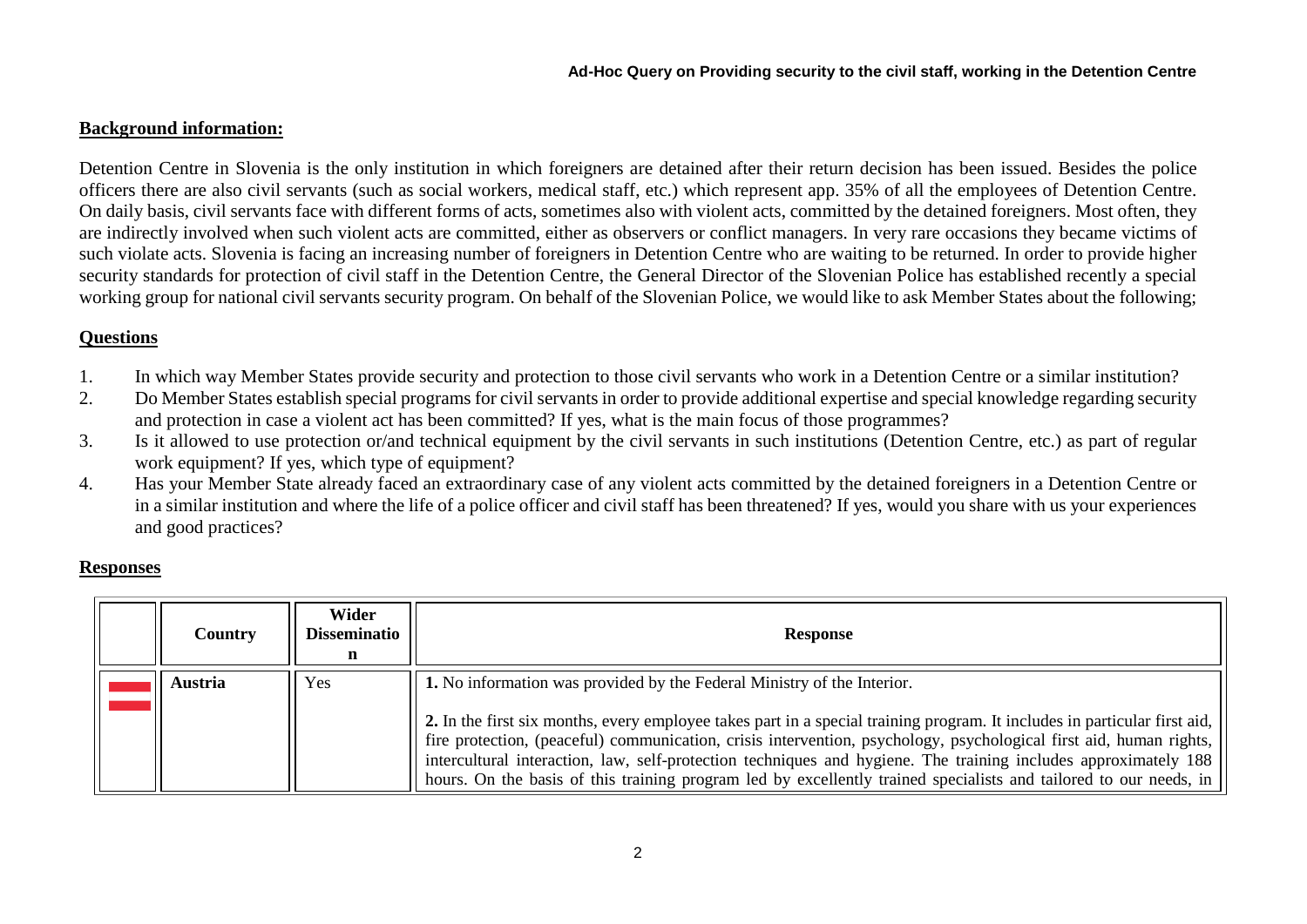|                |     | combination with training on the job with assistance of other employees who work in the detention center for a<br>longer time, new employees are prepared to the best extent for their future activity. Also existing employees receive<br>further training annually. Source: Federal Ministry of the Interior.<br>3. Every employee on duty carries a radio device for quick and efficient communication with the police in the case<br>of incidents. On the basis of the new concept, there is always one policeman per TOP/office, which also prevents<br>attacks. There have to be at least 2 persons. The policemen are equipped with pepper spray and taser. Source: Federal<br>Ministry of the Interior.<br>4. So far, there have been no major incidents or direct attacks by detainees on employees of G4S. Minor injuries<br>have been suffered only due to inadequate behavior by employees (e.g. involvement in a fight between two clients).<br>Source: Federal Ministry of the Interior.                                                                                                                                                                                                                                                                                                                                                                                                                                                                                                                                                                                                                                                                                                                                                                                                                                                                                                                                                                                                                                                                                                                                                                                                                                                                                                                     |
|----------------|-----|----------------------------------------------------------------------------------------------------------------------------------------------------------------------------------------------------------------------------------------------------------------------------------------------------------------------------------------------------------------------------------------------------------------------------------------------------------------------------------------------------------------------------------------------------------------------------------------------------------------------------------------------------------------------------------------------------------------------------------------------------------------------------------------------------------------------------------------------------------------------------------------------------------------------------------------------------------------------------------------------------------------------------------------------------------------------------------------------------------------------------------------------------------------------------------------------------------------------------------------------------------------------------------------------------------------------------------------------------------------------------------------------------------------------------------------------------------------------------------------------------------------------------------------------------------------------------------------------------------------------------------------------------------------------------------------------------------------------------------------------------------------------------------------------------------------------------------------------------------------------------------------------------------------------------------------------------------------------------------------------------------------------------------------------------------------------------------------------------------------------------------------------------------------------------------------------------------------------------------------------------------------------------------------------------------------------------|
| <b>Belgium</b> | Yes | 1. In order to provide security and protection to civil servants who work in detention centers, measures are taken in<br>different areas. -Presence of security personnel: Security personnel are for example always present in the detention<br>centers. They maintain order and can intervene when there is an incident. Security personnel are always civil<br>servants, no private staff. Only security personnel are allowed to use () coercion if necessary, according to the<br>legislation (Royal decree of 02.08.2002). -Infrastructural measures: The concept of the area's in the center is made<br>to avoid risks of aggression/escape (high and protected fence, clear units, protected doors and windows etc). After<br>incidents an evaluation is always made to improve the measures. Every detention center () is equipped with metal<br>detectors to check residents and visitors and an alarm system. On strategic places there are surveillance cameras<br>which are permanently monitored. Security personnel is obliged to do a dynamic security check in and around the<br>center. Upon arrival new residents and their luggage will be searched for dangerous and prohibited items. () -<br>Monitoring population: Population is monitored to avoid too large groups that create extra risks (e.g. former<br>prisoners, Maghreb population,it is also important that there is a balance between different ethnic groups, if one<br>ethnic group is overrepresented, this might lead to security problems). -Information exchange: If for example a<br>resident behaves violently, the removal unit can be informed about this and his removal process will be accelerated.<br>If a resident is transferred to another detention center because he behaved aggressively, the transport unit and staff<br>of the new detention center will be informed about this behavior. -Dissuasive sanctions: Execution of the internal<br>rules is constantly checked. Sanctions (for example warnings, isolation or transfer to another center) are applied if<br>necessary.<br>2. Yes. Civil servants who work in the detention centres (social workers, nurses, security personnel, ) receive<br>extensive training regarding security and aggression. The following courses are organized: - Intercultural |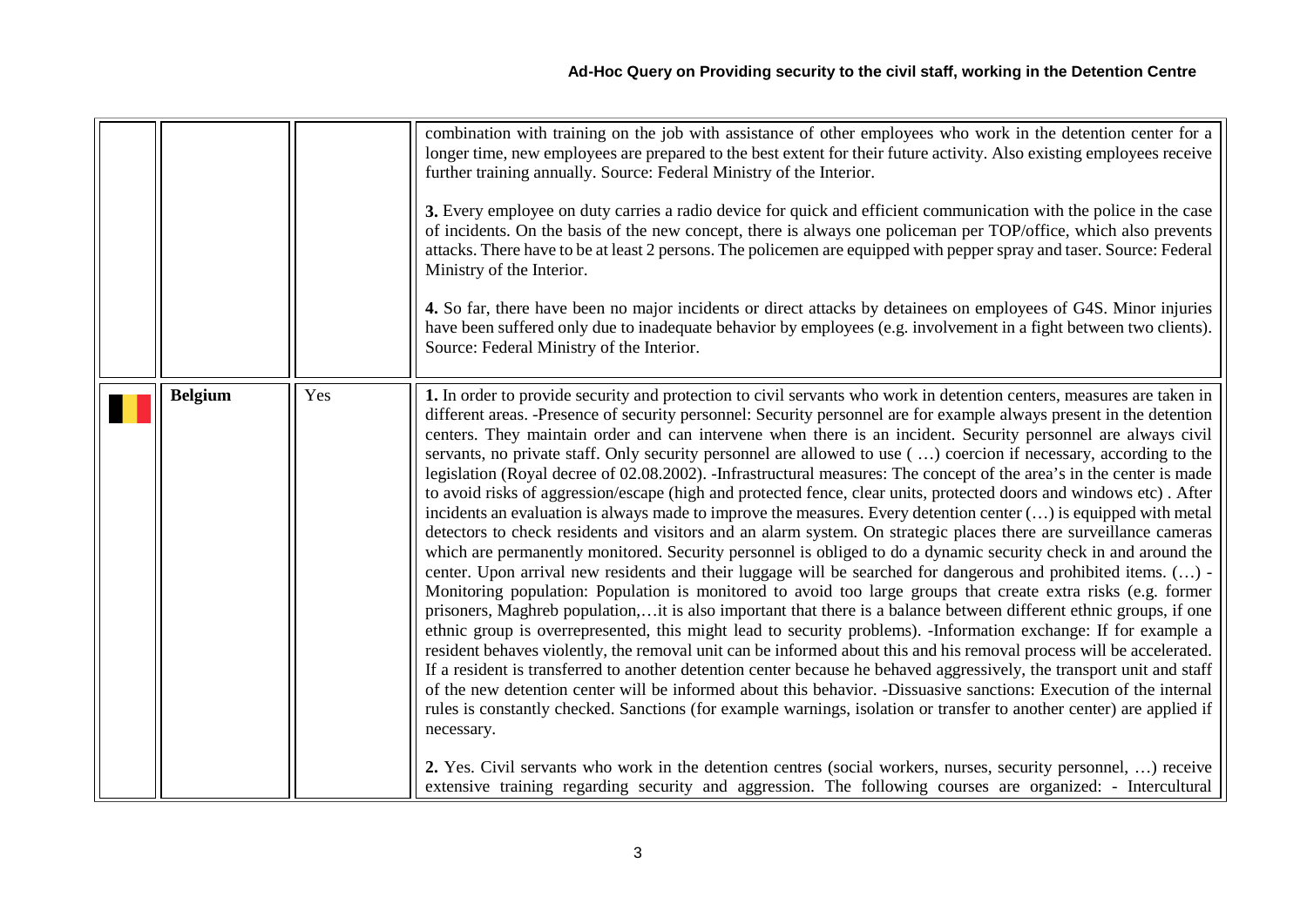<span id="page-3-0"></span>

|  |                 |     | communication/cultural sensitivities (to prevent aggression and to avoid an escalation in case of aggression) - Safety<br>attitudes (tips to avoid risks and to detect specific attitudes of residents in order to prevent aggression) - Coercion<br>techniques, conflict management and legal aspects (security personnel are required by law to take this course which<br>takes minimum 3 days within the year after their recruitment; every year security personnel must take a refresher<br>course; other civil servants who work in detention centres can take an adapted version of this course) - Dealing with<br>aggression in order to cope with the psychological impact of incidents                                                                                                                                                                                                                                                                                                                                                                                                                                                                                                                                                                                                                                                                                                                                                                                                     |
|--|-----------------|-----|------------------------------------------------------------------------------------------------------------------------------------------------------------------------------------------------------------------------------------------------------------------------------------------------------------------------------------------------------------------------------------------------------------------------------------------------------------------------------------------------------------------------------------------------------------------------------------------------------------------------------------------------------------------------------------------------------------------------------------------------------------------------------------------------------------------------------------------------------------------------------------------------------------------------------------------------------------------------------------------------------------------------------------------------------------------------------------------------------------------------------------------------------------------------------------------------------------------------------------------------------------------------------------------------------------------------------------------------------------------------------------------------------------------------------------------------------------------------------------------------------|
|  |                 |     | 3. Yes. There are no weapons available in the detention centres, not even tasers or pepper spray. However handcuffs,<br>velcro leg-irons and intervention outfits (shields, helmets, gloves, chest and back protection) can be used for<br>protection. Only security personnel are allowed to use this equipment. If security personnel are not able to handle a<br>case of aggression, the police will be called. Every civil servant who works in a detention centre has a walkie-talkie.                                                                                                                                                                                                                                                                                                                                                                                                                                                                                                                                                                                                                                                                                                                                                                                                                                                                                                                                                                                                          |
|  |                 |     | 4. Yes. A. Attempt to strangle a social worker: this violent incident highlighted the importance of safety in 1 to 1<br>contacts with residents in separate spaces. It is important to make sure that no things that can be used as weapons<br>(like sticks) are present in those separate spaces. It is also paramount to inform colleagues where the 1 to 1 contact<br>will be held. B. Hostage-taking in order to escape: this violent incident highlighted that it is important to make sure<br>that a civil servant never remains alone with a group of residents. Sources: • Belgian Immigration Office (Detention<br>Centres Unit) • Royal decree of 24.06.2013 regarding training in the use of coercion, in accordance with article 74/8,<br>6 of the Belgian Immigration Act of 15.12.1980, only available in French and Dutch<br>(http://www.ejustice.just.fgov.be/cgi_loi/change_lg.pl?language=fr&la=F&cn=2013062422&table_name=loi)<br>Royal decree of 02.08.2002 regarding the functioning of places where foreigners are withheld in accordance with<br>article 74/8, § 1 of the Belgian Immigration Act of 15.12.1980, only available in French and Dutch<br>(http://www.ejustice.just.fgov.be/cgi_loi/change_lg.pl?language=fr&la=F&cn=2002080275&table_name=loi).<br>Belgian Immigration Act of 15.12.1980, article 74/8, § 1 and 6, only available in French and Dutch<br>(http://www.ejustice.just.fgov.be/cgi_loi/change_lg.pl?language=fr&la=F&cn=1980121530&table_name=loi). |
|  | <b>Bulgaria</b> | Yes | 1. In Bulgaria closed-type centers for detention of illegally staying third-country nationals are the Specialized Homes<br>for Temporary Accommodation of Foreigners (SHTAF), which are managed by the Migration Directorate as a<br>structure within the Ministry of Interior. The order and security of the SHTAF, both of the TCNs accommodated<br>and the employees working in it, is provided by a structural unit - the Home Security Sector, composed by officers<br>with police powers.                                                                                                                                                                                                                                                                                                                                                                                                                                                                                                                                                                                                                                                                                                                                                                                                                                                                                                                                                                                                      |
|  |                 |     | 2. There is no program specially developed for civilian staff in the SHTAF to acquire special knowledge and skills<br>related to security and protection in cases of violence. In the framework of the initial and subsequent periodic safety                                                                                                                                                                                                                                                                                                                                                                                                                                                                                                                                                                                                                                                                                                                                                                                                                                                                                                                                                                                                                                                                                                                                                                                                                                                        |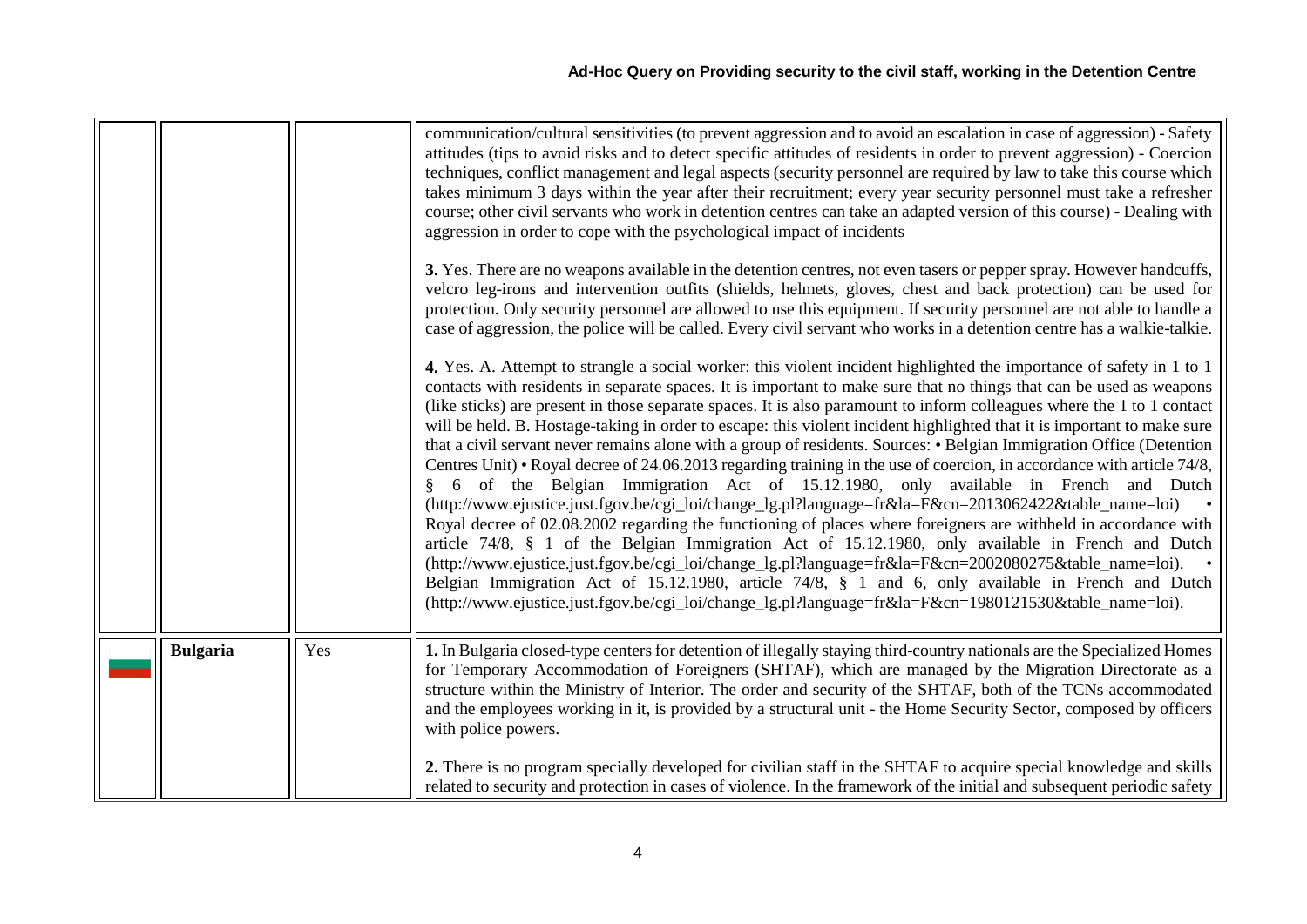<span id="page-4-1"></span><span id="page-4-0"></span>

|                                 |     | instructions, the knowledge of the employees and the issues related to their personal safety and prevention of<br>aggression is updated. All the employees are obliged to learn the Internal Order Rules of SHTAF and the established<br>regime in the home. The performing of activities by civilian personnel related to accommodating and servicing of<br>foreigners, is always done in the presence of and direct supervision by police officers.<br>3. The current rules do not provide for special protective or technical equipment to protect civilian employees<br>working in the SHTAF against possible acts of aggression. These employees use personal protective equipment<br>(masks, gloves, special work clothes) in connection with the fulfilment of the hygienic and anti-epidemic<br>requirements. The police officers providing security of the Homes are equipped with shields, helmets, batons,<br>handcuffs, weapons (some of the posts).<br>4. In its practice of SHTAF management, the Migration Directorate has encountered acts of aggression by the TCNs<br>accommodated, in which the lives and security of the police and civilian employees were endangered. These are<br>incidents of mass disorder caused by fights between residents of different nationalities or acts of aggression directly |
|---------------------------------|-----|----------------------------------------------------------------------------------------------------------------------------------------------------------------------------------------------------------------------------------------------------------------------------------------------------------------------------------------------------------------------------------------------------------------------------------------------------------------------------------------------------------------------------------------------------------------------------------------------------------------------------------------------------------------------------------------------------------------------------------------------------------------------------------------------------------------------------------------------------------------------------------------------------------------------------------------------------------------------------------------------------------------------------------------------------------------------------------------------------------------------------------------------------------------------------------------------------------------------------------------------------------------------------------------------------------------------------------|
|                                 |     | targeted at SHTAF employees. In such cases there is an Interaction Organization Plan concerning several structures<br>of the Ministry of Interior: the Migration Directorate, the National Police Directorate General and the Metropolitan<br>Directorate of the Ministry of Interior who hold joint tactical actions.                                                                                                                                                                                                                                                                                                                                                                                                                                                                                                                                                                                                                                                                                                                                                                                                                                                                                                                                                                                                           |
| Croatia                         | Yes | 1. 1. The Border Police Directorate of the Ministry of Interior is in charge of the management of the detention center<br>and the staff working within the centre are mainly police officers. The total 63 staff members are involved in the<br>management of the centre. There is a one social worker working in the Center and the social worker is protected by<br>the police officers working at the Detention Center.                                                                                                                                                                                                                                                                                                                                                                                                                                                                                                                                                                                                                                                                                                                                                                                                                                                                                                       |
|                                 |     | 2. 2. The special programs for civil servants, other than police officers, regarding security and protection in case of<br>violence are not provided.                                                                                                                                                                                                                                                                                                                                                                                                                                                                                                                                                                                                                                                                                                                                                                                                                                                                                                                                                                                                                                                                                                                                                                            |
|                                 |     | 3. 3. There is no special equipment provided to civil servants in the detention centre to fend off themselves, except<br>for the police officers.                                                                                                                                                                                                                                                                                                                                                                                                                                                                                                                                                                                                                                                                                                                                                                                                                                                                                                                                                                                                                                                                                                                                                                                |
|                                 |     | 4.4. Croatia did not face with an extraordinary case of any violent acts committed by the detained foreigners.                                                                                                                                                                                                                                                                                                                                                                                                                                                                                                                                                                                                                                                                                                                                                                                                                                                                                                                                                                                                                                                                                                                                                                                                                   |
| <b>Czech</b><br><b>Republic</b> | Yes | 1. Security of employees in detention centres is ensured by regime measures (internal acts), technical measures<br>(camera systems) and especially by security which is carried out by the staff of the contractual security agency which                                                                                                                                                                                                                                                                                                                                                                                                                                                                                                                                                                                                                                                                                                                                                                                                                                                                                                                                                                                                                                                                                        |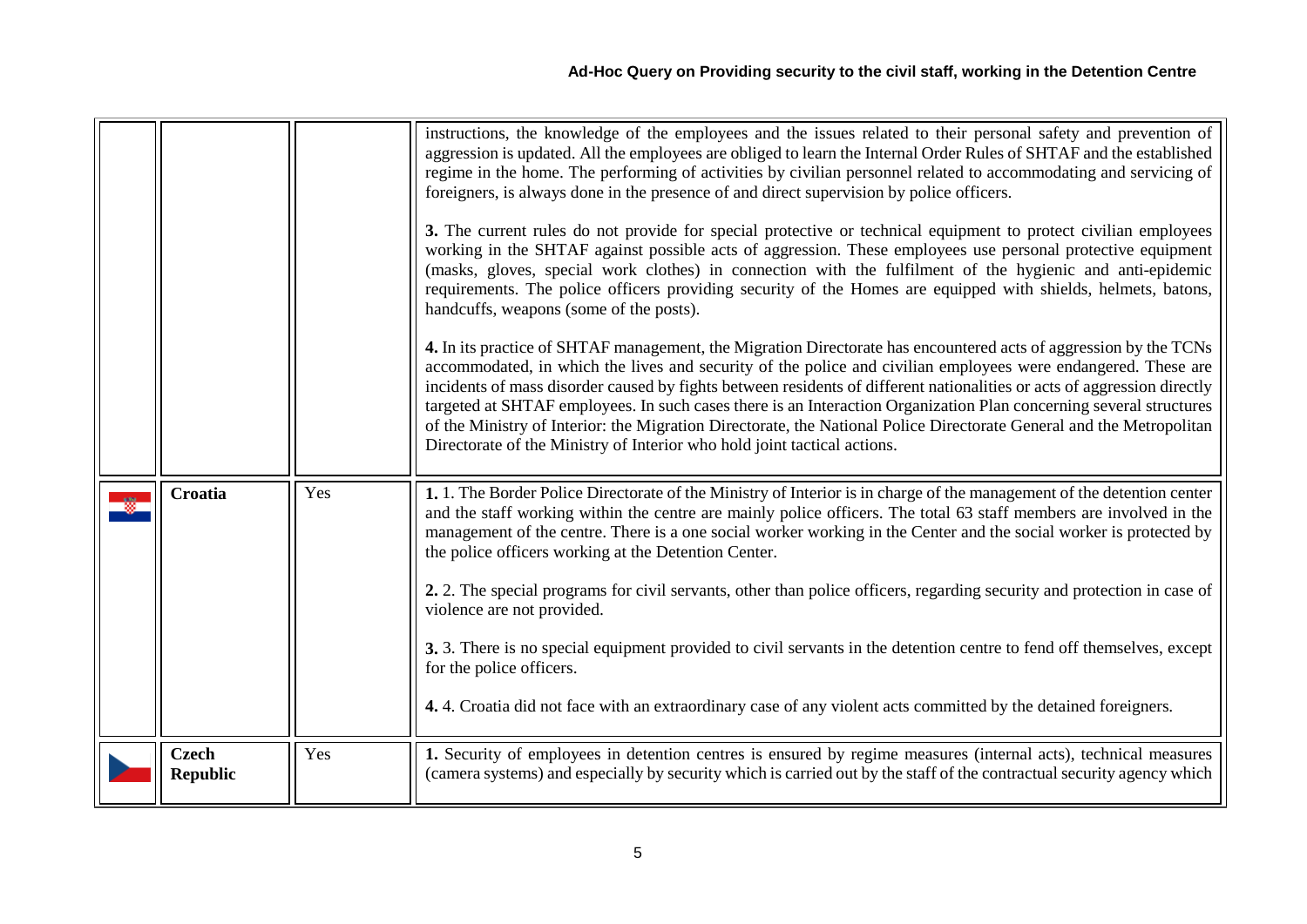<span id="page-5-0"></span>

|                |     | primary task is to protect the lives and health of employees, but also of clients and other persons present in the<br>premises of the detention centre.<br>2. New employees shall undergo initial training during which they are familiarized with the ways they should behave<br>and act in cases of verbal, respectively physical conflict with clients. The basic rule is to be accompanied or in close<br>proximity with security agency personnel who are in such cases obliged to enter the environment between the client<br>and the employee of the detention centre and face verbal or physical attacks by not allowing an aggressive client to<br>the immediate vicinity of a vulnerable employee. Personnel department regularly organizes training courses<br>designed for civil employees who are in direct care of client, especially in the area of conflict prevention – for                                                                                                   |
|----------------|-----|------------------------------------------------------------------------------------------------------------------------------------------------------------------------------------------------------------------------------------------------------------------------------------------------------------------------------------------------------------------------------------------------------------------------------------------------------------------------------------------------------------------------------------------------------------------------------------------------------------------------------------------------------------------------------------------------------------------------------------------------------------------------------------------------------------------------------------------------------------------------------------------------------------------------------------------------------------------------------------------------|
|                |     | example course on handling work with an aggressive client or in the area of communication.<br>3. Employees of detention centres are not equipped with protective (defence) means or aids. Employees of security<br>agency are equipped with defence means – in particular they are equipped for example with a tear-forming agent<br>and with Kevlar gloves.<br>4. CZ does not register violent acts during which the life of the person would be threatened in the detention centres.<br>However, time to time physical conflicts that endanger the health of people occur. In such cases, employees of<br>security agency proceed as specified in the point 2. If the situation cannot be solved by their own force and means,<br>then the referee of the Alien Police Service of the Police of the Czech Republic is informed about the situation that<br>sends to the place of conflict members of the Alien Police Service. Such client is then detained under strict security<br>regime. |
| <b>Estonia</b> | Yes | 1. First of all the security and protection of the civil servants, who work in the detention center is ensured by working<br>in close proximity with the police officers. Additionally a lot of prevention work is being done by explaining to the<br>detainees that any kind of violence against the personnel of the detention center is considered as an offence.<br>2. There are no special programs established for civil servants in order to provide additional expertise and special<br>knowledge regarding security and protection in case a violent act has been committed. Every civil servant working<br>in the detention center is briefed by the management of the center about the security and the workers are instructed<br>how to act and where to turn to in case a violent act has been committed.                                                                                                                                                                         |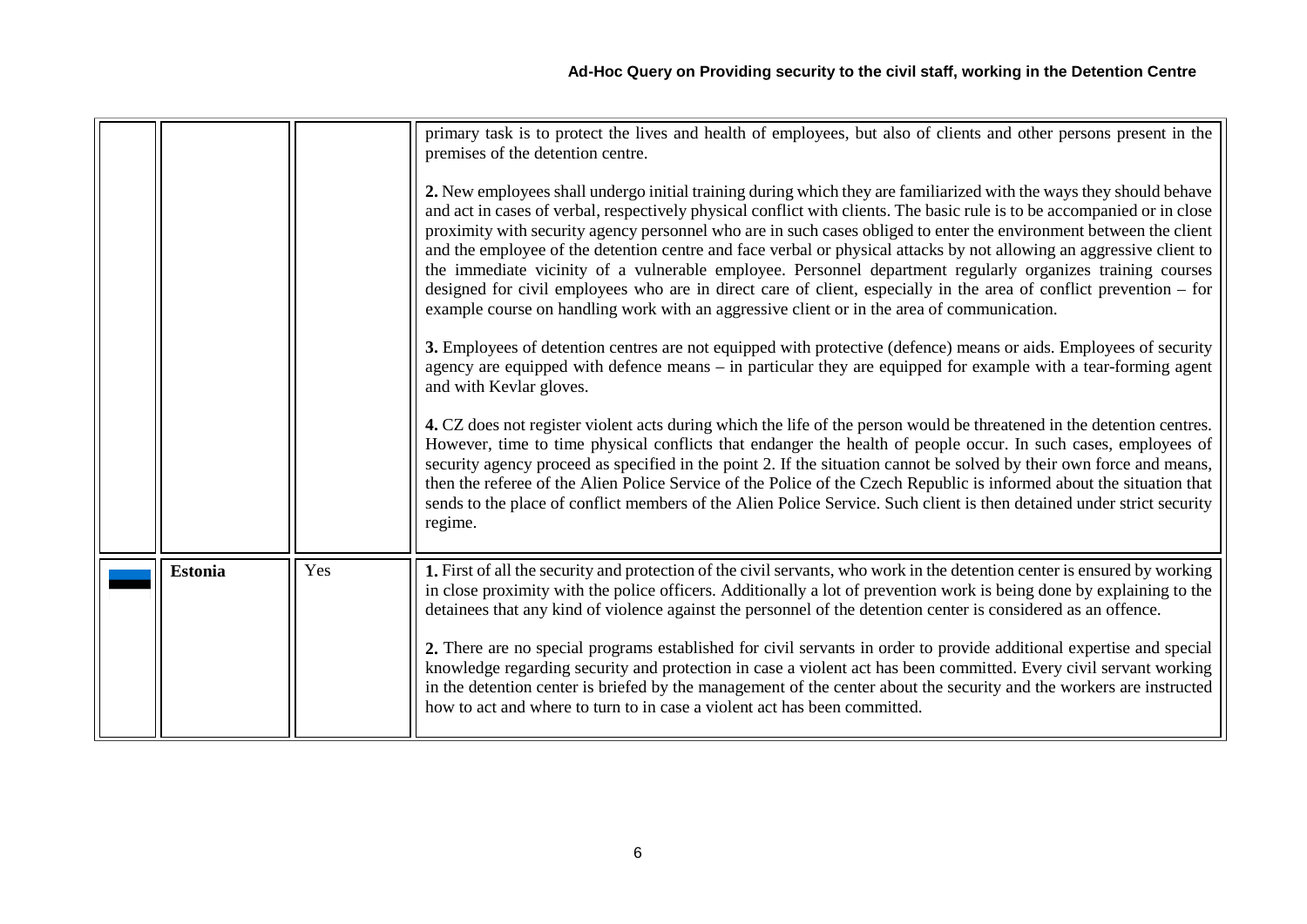<span id="page-6-0"></span>

|                |     | 3. Only the police officers who have received appropriate training are allowed to use special equipment and self-<br>defense equipment. The work in the detention center is organized in the way that a police officer is always in close<br>proximity to other personnel and therefore can immediately react to any violent acts.<br>4. During the previous 10 years there have been very few cases where a person in detention has attacked an official<br>working in the detention center. To prevent these situations, there is a lot of explanatory work done. Already when<br>a person is placed in the detention center, he or she is informed about his/her rights and obligations and informed<br>that any kind of violent behaviour against the personnel of the detention center is punishable.                                                                                                                                                                                                                                                                                                                                                                                                                                                                                                                                                                                                                                                                                                                                                                                                                                                                                                                                                                                                                                                                                                                                                                                                                                                                                                                                                                                                                                                                                                                                                                                                                                                                                                                                                                                                                                                                                                                                                                                                                                                                                                                      |
|----------------|-----|---------------------------------------------------------------------------------------------------------------------------------------------------------------------------------------------------------------------------------------------------------------------------------------------------------------------------------------------------------------------------------------------------------------------------------------------------------------------------------------------------------------------------------------------------------------------------------------------------------------------------------------------------------------------------------------------------------------------------------------------------------------------------------------------------------------------------------------------------------------------------------------------------------------------------------------------------------------------------------------------------------------------------------------------------------------------------------------------------------------------------------------------------------------------------------------------------------------------------------------------------------------------------------------------------------------------------------------------------------------------------------------------------------------------------------------------------------------------------------------------------------------------------------------------------------------------------------------------------------------------------------------------------------------------------------------------------------------------------------------------------------------------------------------------------------------------------------------------------------------------------------------------------------------------------------------------------------------------------------------------------------------------------------------------------------------------------------------------------------------------------------------------------------------------------------------------------------------------------------------------------------------------------------------------------------------------------------------------------------------------------------------------------------------------------------------------------------------------------------------------------------------------------------------------------------------------------------------------------------------------------------------------------------------------------------------------------------------------------------------------------------------------------------------------------------------------------------------------------------------------------------------------------------------------------------|
| <b>Finland</b> | Yes | 1. As a background to the Finnish response: there are two detention units in Finland: Metsälä and Joutseno, and the<br>response makes a separation between the two. Metsälä Detention Unit is located in Helsinki and it is a general<br>detention unit. Joutseno Detention Unit is located in Joutseno and it is specialised in accommodating vulnerable<br>groups. Joutseno Detention Unit has a separate section for families and vulnerable groups. Joutseno: Every staff<br>member of Joutseno Detention Unit has been trained in the use of force and self-defense. The use of force in certain<br>situations is permitted by law and also the use of pepper spray, telescopic and/or regular baton and handcuffs. The<br>detention unit's premises have been designed with a safety-first approach. Video surveillance covers the entire unit<br>with the exception of the detainees' own rooms. In case a situation occurs which the unit's own staff considers too<br>risky to handle by themselves, police back-up is requested and with no exception also received. Police are not usually<br>present at the unit and their response time varies between 15-40 minutes. Metsälä: In Metsälä Detention Unit all the<br>staff members are aware of the risks that they might face in their job. Counsellors and security officers work together<br>during the same shift. There are two security officers and four counsellors working in every shift, except at night<br>time when there are two counsellors and two security officers. Security officers are specifically trained and are<br>allowed to carry pepper spray, handcuffs and baton. When personnel is needed in order to calm the situation down,<br>usually the counsellors try to handle the situation first. If it is necessary, security officers can intervene. Security<br>officers in Metsälä Detention unit have very seldom had to use force to calm down serious situations. Video<br>surveillance covers all the areas except the detainees rooms, sanitary rooms, isolation rooms and staff offices. In<br>some challenging situations, the detainee is placed in an isolation room but never by force. If the personnel cannot<br>calm the situation down, police can be called and their response time is less than 10 minutes.<br>2. Joutseno: As mentioned above, the staff in Joutseno Detention unit has been trained for difficult and violent<br>situations. The legal minimum for training in the use of force in a detention unit is similar to guards' training in<br>private security companies and is only about two working days initially and 8 hours annually, but in Joutseno plenty<br>of additional training is given to staff. Each staff member receives training approximately once every 12-15 weeks<br>in average. The topics include group tactics, physical training, self-defence methods, communication, use of |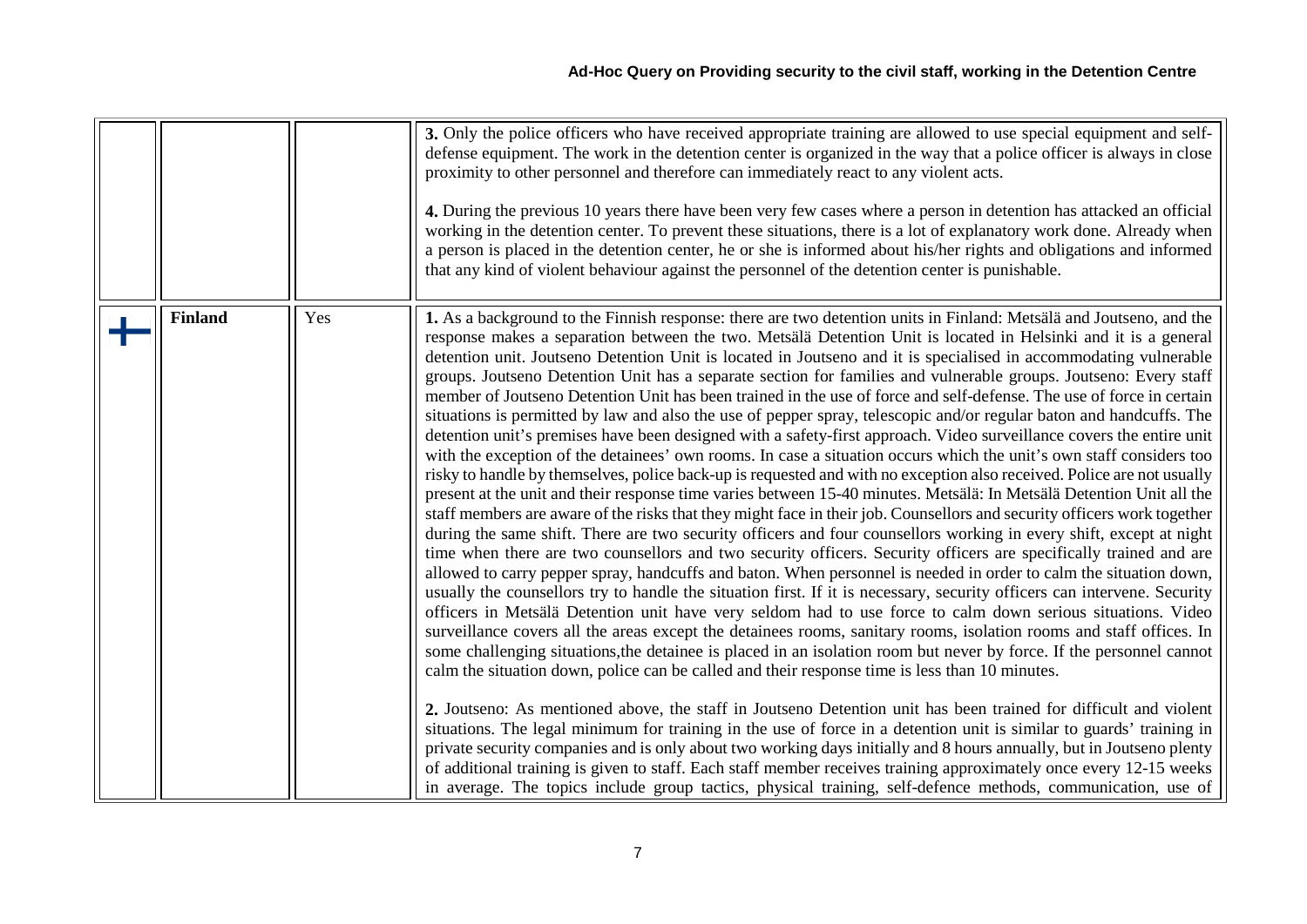<span id="page-7-1"></span><span id="page-7-0"></span>

|                |                | equipment etc. Metsälä: In Metsälä Detention Unit security officers are trained and they have previously worked as<br>guards. They are trained every year for example in communication techniques and the use of equipment. Counsellors<br>are also trained through different courses organized by the municipality of Helsinki or some times by the Finnish<br>Immigration Centre.<br>3. Joutseno: The use of pepper spray, telescopic and/or regular baton and handcuffs is allowed by law in certain<br>situations. Each staff member has a personal equipment belt with cases for every type of equipment. The equipment<br>is not carried always, only in certain situations (outdoor activity period, arrival checks). During the night shift, the<br>staff carries security equipment at all times. The equipment is never carried in the section for families and other<br>vulnerable groups. Metsälä: Only security officers are allowed to carry handcuffs and other equipment. This is done<br>in a way not to provoke detainees. When a new customer arrives in the detention unit, security officer and councellor<br>receive him/her together. Security officer performs necessary checks while the counsellor does the paperwork.<br>4. Such situations have never occurred either in Joutseno Detention Unit or the Metsälä Detention Unit.                                                                                                                                                                                                                                            |
|----------------|----------------|--------------------------------------------------------------------------------------------------------------------------------------------------------------------------------------------------------------------------------------------------------------------------------------------------------------------------------------------------------------------------------------------------------------------------------------------------------------------------------------------------------------------------------------------------------------------------------------------------------------------------------------------------------------------------------------------------------------------------------------------------------------------------------------------------------------------------------------------------------------------------------------------------------------------------------------------------------------------------------------------------------------------------------------------------------------------------------------------------------------------------------------------------------------------------------------------------------------------------------------------------------------------------------------------------------------------------------------------------------------------------------------------------------------------------------------------------------------------------------------------------------------------------------------------------------------------------------------------------------|
| <b>France</b>  | N <sub>o</sub> | This EMN NCP has provided a response to the requesting EMN NCP. However, they have requested that it is not<br>disseminated further.                                                                                                                                                                                                                                                                                                                                                                                                                                                                                                                                                                                                                                                                                                                                                                                                                                                                                                                                                                                                                                                                                                                                                                                                                                                                                                                                                                                                                                                                   |
| <b>Germany</b> | Yes            | 1. Before answering the questions, it has to be noted that due to the federal structure of the Fed-eral Republic of<br>Germany the ways of providing security and protection to civil servants dif-fers from Federal State (Bundesland) to<br>Federal State. Furthermore, not every Federal State has a detention centre of its own. Federal States that don't have<br>a detention centre in their own jurisdiction commonly have access to facilities in neighbouring Federal States. There<br>is no standardised procedure to provide security for civil servants, even though there are certain methods that are<br>being practiced in almost all Federal States that have detention centres on their territory. In most cases, civil servants<br>who are not employed in the detention centres are accompanied by on-site personnel with the necessary security<br>training in law enforcement. In most states there will be at least two persons present during any interaction with<br>persons accommodated in a detention facility. If a direct escort by on-site personnel is not possible, security<br>personnel is kept near to be able to intervene quickly in cases of emergency. In most states civil servants are provided<br>with radio equipment to be able to call for help if necessary. In some states camera surveillance is used.<br>2. In some Federal States, only personnel with training in law enforcement is deployed in deten-tion centres. Other<br>states offer training in de-escalation tactics, dealing with difficult persons non-violently and/ or self-defence. In |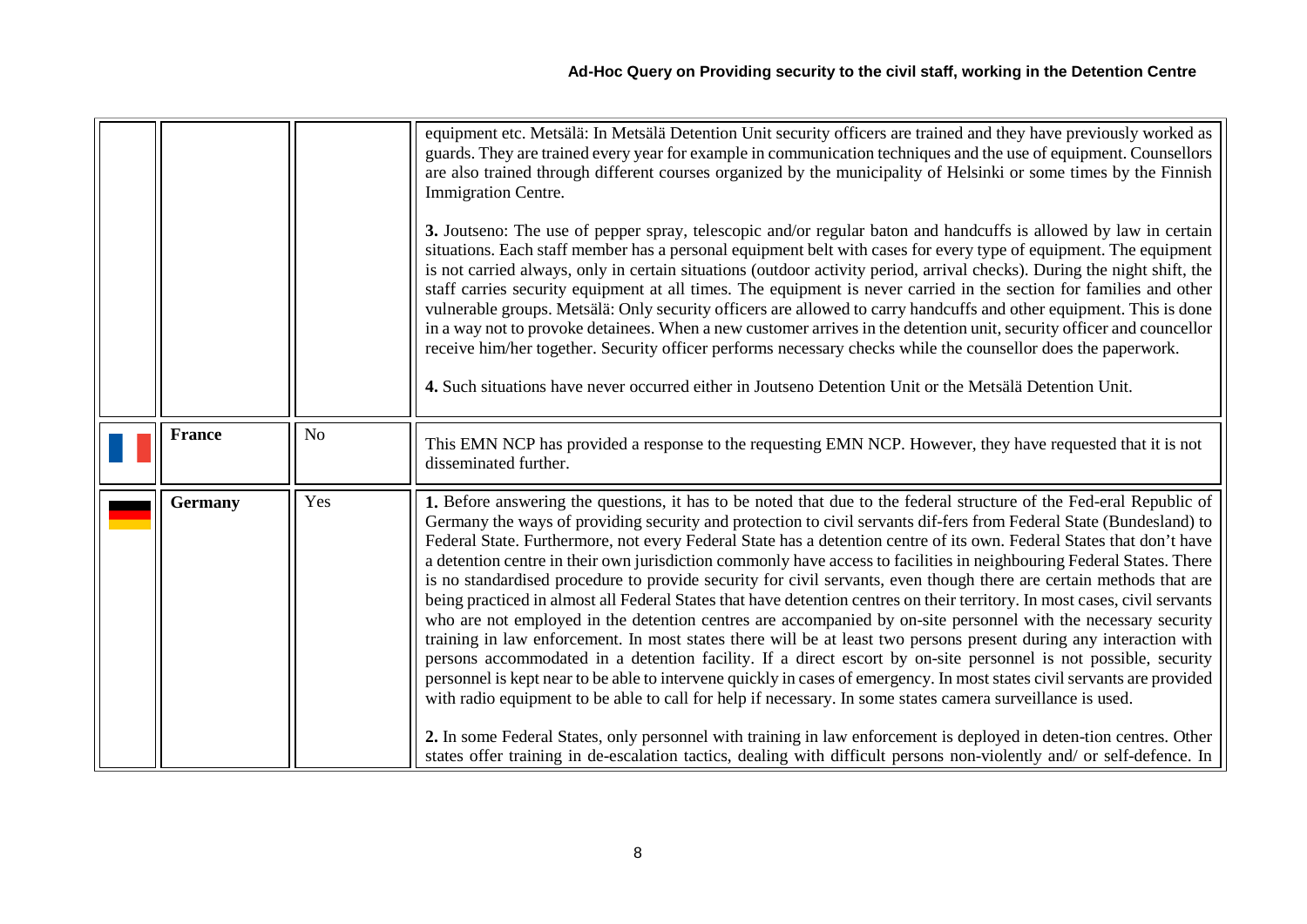<span id="page-8-1"></span><span id="page-8-0"></span>

|                |                | some states this training is voluntary while in other states civil servants are required to attend to these trainings every<br>two or three years. The kind of training a civil servant gets depends on his or her usual field of work.<br>3. As mentioned in the first question, civil servants who are not part of the regular staff of the detention centres are<br>provided with radio equipment in most Federal States. Other kinds of protective equipment are not used. According<br>to the statements issued by some Federal States, the use of non-approved protective equipment (e.c. spray) is not<br>advised because of the danger of misuse or the possibility of escalating conflicts.<br>4. There have been only two reports about extraordinary cases of violent acts. One case was reported to be the<br>result of communication problem with a person with a psychological disorder. All reported cases could be<br>resolved without any serious injuries. The consensus of the feedback provided by the Federal States authorities<br>was that the preventative use of camera surveillance, escorting of civil servants by law enforcement personnel and<br>availability of radio equipment have been proven to be very effective. Training civil servants in self-defence and<br>de-escalation tactics is also advised to enable them to act assertive and confident in tense situations in order to<br>avoid an escalation of violence. |
|----------------|----------------|--------------------------------------------------------------------------------------------------------------------------------------------------------------------------------------------------------------------------------------------------------------------------------------------------------------------------------------------------------------------------------------------------------------------------------------------------------------------------------------------------------------------------------------------------------------------------------------------------------------------------------------------------------------------------------------------------------------------------------------------------------------------------------------------------------------------------------------------------------------------------------------------------------------------------------------------------------------------------------------------------------------------------------------------------------------------------------------------------------------------------------------------------------------------------------------------------------------------------------------------------------------------------------------------------------------------------------------------------------------------------------------------------------------------------------------------------------------|
| <b>Hungary</b> | Yes            | 1. Social workers (there are 2-3 persons per detention centers) can move freely in the whole territory of the detention<br>centers (without direct control by the police) and they can care about foreigners without monitoring by officials.<br>Despite these circumstances incidents have never happened. In case of an emergency situation police officers and<br>the security staff provide the security of the civil servants.<br>2. Before social workers start their services in the detention centers they receive trainings in the following areas:<br>rules of the detention center, their rights and obligations, conflict-managing, psychological and sensitivity trainings<br>etc. They are also trained in responding to emergency/violent situations.<br>3. No.<br>4. Yes, a few years ago, when detained foreigners set mattresses on fire. Police officers had to evacuate foreigners<br>while keeping their guard and they had to control the fire. Nobody were injured during this extraordinary case.                                                                                                                                                                                                                                                                                                                                                                                                                                    |
| Latvia         | N <sub>o</sub> | This EMN NCP has provided a response to the requesting EMN NCP. However, they have requested that it is not<br>disseminated further.                                                                                                                                                                                                                                                                                                                                                                                                                                                                                                                                                                                                                                                                                                                                                                                                                                                                                                                                                                                                                                                                                                                                                                                                                                                                                                                         |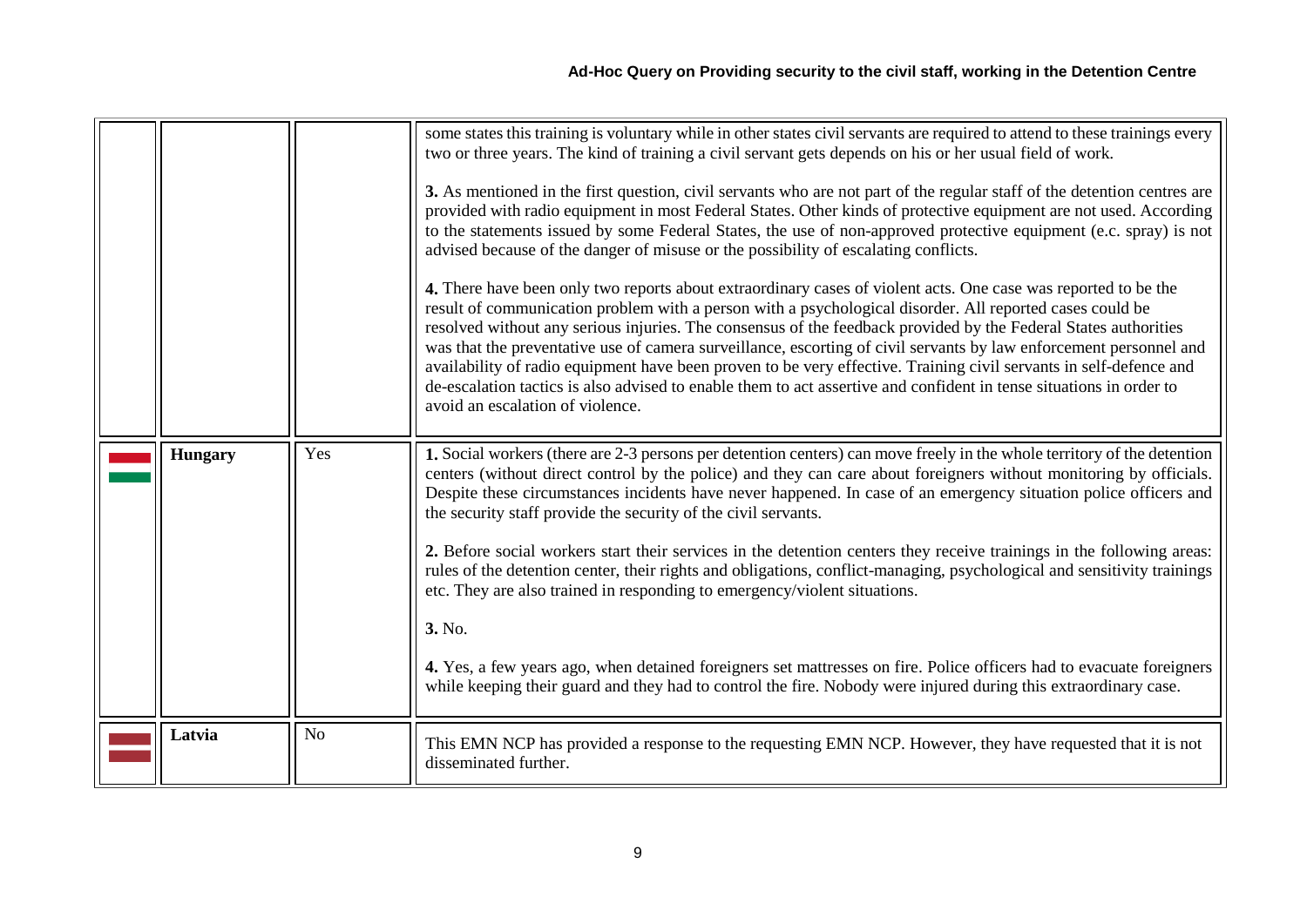<span id="page-9-0"></span>

| Lithuania         | Yes | 1. There are statutory officials and civil servants working at the State Border Guard Service's Foreigners Registration<br>Centre. Officials of the Security department of Foreigners Registration Centre ensure the security in the Centre.<br>2. Civil servants and officials participate in training related to violence prevention, conflict situations management,<br>suicide prevention. Furthermore, officials participate in trainings regarding physical preparation and physical<br>violence practice.<br>3. Officials working at Security department of Foreigners Registration Centre are provided with special equipment<br>(handcuffs, rubber sticks, electric shocks, pepper gas cartridges). In addition, they have portable radios. In the<br>premises of detention there are surveillance cameras installed, which help officials to ensure security for civil<br>servants.<br>4. There were no physical violence incidents against officials and civil servants. However, there were several cases<br>when officials and civil servants received oral threats but these conflicts were solved.                                                                                                                                                                                                                                                                                                                                                                                                                                                                                                                                                                                                      |
|-------------------|-----|------------------------------------------------------------------------------------------------------------------------------------------------------------------------------------------------------------------------------------------------------------------------------------------------------------------------------------------------------------------------------------------------------------------------------------------------------------------------------------------------------------------------------------------------------------------------------------------------------------------------------------------------------------------------------------------------------------------------------------------------------------------------------------------------------------------------------------------------------------------------------------------------------------------------------------------------------------------------------------------------------------------------------------------------------------------------------------------------------------------------------------------------------------------------------------------------------------------------------------------------------------------------------------------------------------------------------------------------------------------------------------------------------------------------------------------------------------------------------------------------------------------------------------------------------------------------------------------------------------------------------------------------------------------------------------------------------------------------|
| <b>Luxembourg</b> | Yes | 1. In Luxembourg, the staff of the Detention Center does not counts with police officers. It is composed by the<br>security staff of the Detention Center and by the staff of a private security company. The security and protection of<br>the civil servants, who work in the Detention Center is guaranteed by the Security guards of the Center (Detention<br>agents as well as by the staff of the private security company (G4S). The Centre's regular staff are in contact with<br>the detainees in the different units of the center. The staff or the private security company guarantees the external<br>perimeter of the center, the reception and control of visitors and packages, etc.<br>2. Yes. The concept of the new Detention Center, which entered in operation in 2011, is based on personalized<br>supervision and coaching adapted to the specific needs of each detainee and on a strategy of de-escalation and<br>prevention of conflicts. In this context, basic and continuous training is offered to the staff after a consultation of<br>their specific needs. These trainings and formations dealt with the psycho-social supervision of the detainees and<br>conflict and aggression management. The security staff of the Detention Centre and the personal of G4S must follow<br>a compulsory introductory and continuous training on self-defense. The socio-educative and administrative staff of<br>the Detention Centre can follow these trainings.<br>3. Yes. The security staff of the Detention Centre is equipped with walkie-talkies with a deadman function and an<br>emergency alert, The staff of the private security company (G4S) disposed of other type of equipment. |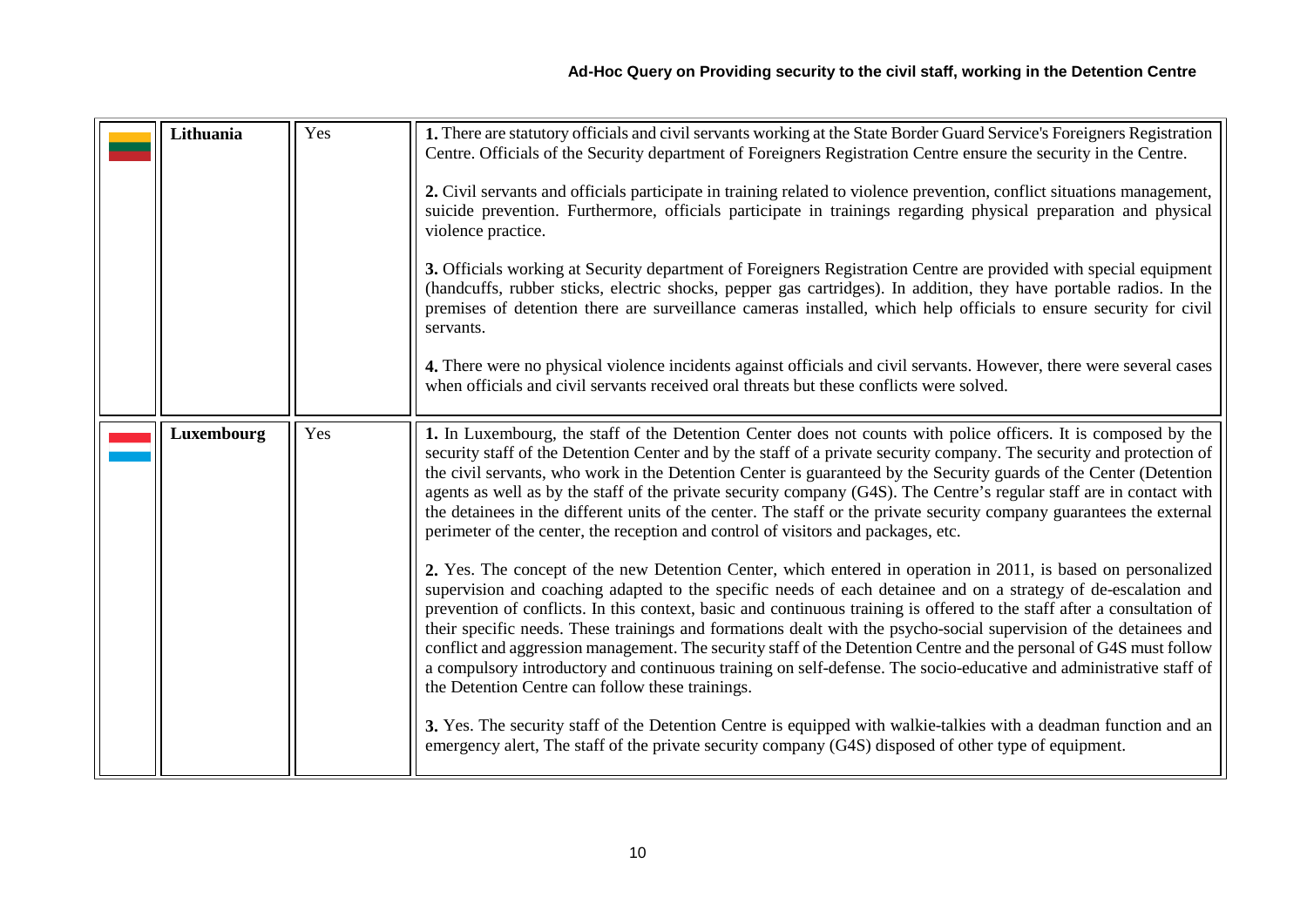<span id="page-10-2"></span><span id="page-10-1"></span><span id="page-10-0"></span>

|                    |                | 4. Since the Detention Centre began operations on 22 August 2011, there has not been cases of violent acts<br>committed by detainees in which the life of security personal or civil servants was threatened. N/A.                                                                                                                                                                                                                                                                                                                                                                                                                                                                                                                                                                                                                                                                                                                                                                                                                                                                                                                                                                                                                                                                                                                                                                                                                                                                                                                                                    |
|--------------------|----------------|-----------------------------------------------------------------------------------------------------------------------------------------------------------------------------------------------------------------------------------------------------------------------------------------------------------------------------------------------------------------------------------------------------------------------------------------------------------------------------------------------------------------------------------------------------------------------------------------------------------------------------------------------------------------------------------------------------------------------------------------------------------------------------------------------------------------------------------------------------------------------------------------------------------------------------------------------------------------------------------------------------------------------------------------------------------------------------------------------------------------------------------------------------------------------------------------------------------------------------------------------------------------------------------------------------------------------------------------------------------------------------------------------------------------------------------------------------------------------------------------------------------------------------------------------------------------------|
| <b>Netherlands</b> | N <sub>o</sub> | This EMN NCP has provided a response to the requesting EMN NCP. However, they have requested that it is not<br>disseminated further.                                                                                                                                                                                                                                                                                                                                                                                                                                                                                                                                                                                                                                                                                                                                                                                                                                                                                                                                                                                                                                                                                                                                                                                                                                                                                                                                                                                                                                  |
| <b>Poland</b>      | Yes            | 1. In Poland there is a unified system of protection of civil servants/ officers regulated in the Penalty Code. This<br>regulation covers both civil servants and officers during carrying out of their duties. The Penalty Code regulates<br>criminal responsibility for committing an offense such as: violation of inviolability, active assault or insult.<br>2. There are no other regulations / special programs developed for employees who work in Detention Centers. A<br>prevention is good practice in this area, it means an intra-institutional procedural algorithm developed by the Border<br>Guards to deal with extraordinary situations. Border Guard has entered a cooperation with internal experts /<br>negotiators / mediators who later on work with them in order to monitor the situation in SOC and to resolve conflict<br>situations.<br>3. A civil servant employed by the Detention Center cannot use a coercive means as well as a firearm. In an<br>emergency situation, the security guard / officers from the Protection Section of the Detention Centres are informed<br>about that situation and later on they take appropriate action.<br>4. Assault on a civil servant of Border Guard who is employed by the Detention Center is not a regular practice.<br>Verbal insults or punishments are more often reported. In such cases, the Office of Internal Affairs of Border Guard<br>is informed and in accordance to accepted procedures conducts the investigation. In this case, the Prosecutor's Office<br>is also informed. |
| Portugal           | Yes            | 1. SEF Immigration and Border Officers and a private security agency are daily allocated to PT's detention facilities.<br>Both will act accordingly if necessary.<br>2. No. All civil servants must respect security rules. Civil servants are not allowed to respond in a conflict situation;<br>shall it occur, and if, by any case, a security officer is not there, they must alert him/her immediately.<br>3. N/a                                                                                                                                                                                                                                                                                                                                                                                                                                                                                                                                                                                                                                                                                                                                                                                                                                                                                                                                                                                                                                                                                                                                                |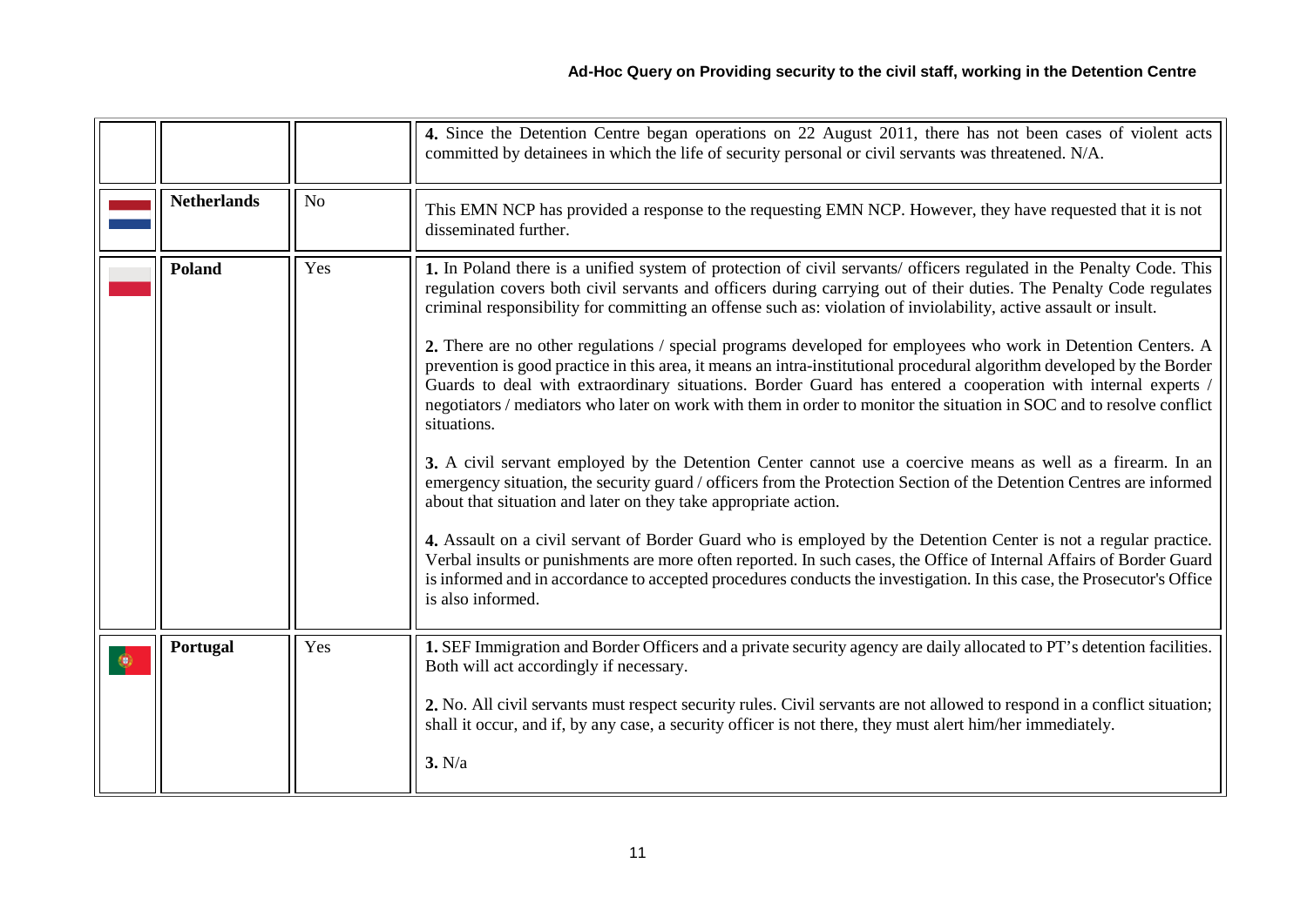<span id="page-11-2"></span><span id="page-11-1"></span><span id="page-11-0"></span>

|                                  |     | 4. PT EMN NCP does not have information on that matter.                                                                                                                                                                                                                                                                                                                                                                                                                                                                                                                                                                                                                                                                                                                                                                                                                                                                                                           |
|----------------------------------|-----|-------------------------------------------------------------------------------------------------------------------------------------------------------------------------------------------------------------------------------------------------------------------------------------------------------------------------------------------------------------------------------------------------------------------------------------------------------------------------------------------------------------------------------------------------------------------------------------------------------------------------------------------------------------------------------------------------------------------------------------------------------------------------------------------------------------------------------------------------------------------------------------------------------------------------------------------------------------------|
| <b>Slovak</b><br><b>Republic</b> | Yes | 1. Civil servants are provided security and protection through the division of the Centre into sectors and also through<br>the presence of a police officer during each meeting with the detainee.<br>2. No. Security issues are set by an internal regulation.<br>3. No, only protective hygienic products.<br>4. The Slovak Republic has experience with: $\cdot$ a physical assault among detainees, the attacker was convicted $\cdot$ a<br>police officer attacked by a detainee who was unwilling to be deported, the attacker is currently being prosecuted •<br>a revolt by a high number of detained persons demanding to be released, the internal order was restored by a special<br>police force                                                                                                                                                                                                                                                      |
| <b>Spain</b>                     | Yes | 1. The National Police is in charge of security in detention centres. Returnees are adequately channeled. When they<br>are, as a group, in the presence of other staff members, such as during the meals, police officers are also present.<br>2. Instructions are given in each detention centre.<br>3. No.<br>4. Yes, but only affecting police officers                                                                                                                                                                                                                                                                                                                                                                                                                                                                                                                                                                                                        |
| <b>Sweden</b>                    | Yes | 1. All staff within the department of detention operations in Sweden are obligated to take part in a minimum of 8<br>hours of classroom conflict-management each year. All staff also participate in drills at least 12 hours each year.<br>Furthermore, some staff are trained to higher degree in the use of force and tactical communication. The curriculum<br>for this group extends to a further 12 hours in addition to the previous 8 hours. This group also trains more often.<br>2. All staff in Swedish detention centers are Civil Servants, i e there are no police or corrections staff within the<br>centers. The Department of detention operations within the Swedish Migration Agency maintains its own curriculum<br>and instructors as these are the only ones within the Swedish Migration Agency who are authorized to use force.<br>The main focus for all staff is the mechanics of aggression, stress-management, biomechanics, tactical |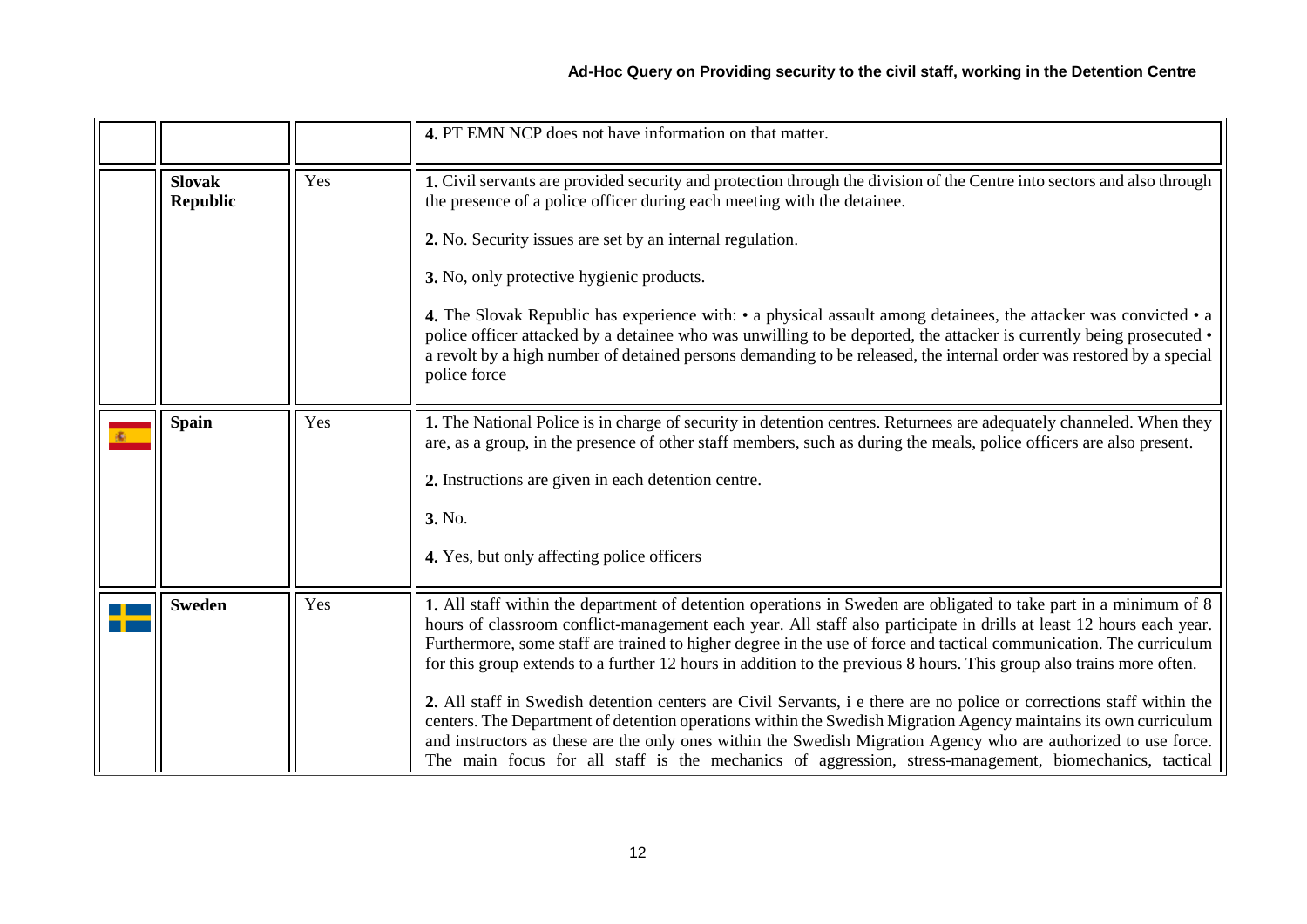<span id="page-12-0"></span>

|   |                    |     | communication, and selfdefence. Staff trained to a higher degree is also trained in restraining After an incident has<br>occurred, all staff involved performs After-Actions Review and Buddy Support.<br>3. No equipment is allowed.<br>4. During recent years, there has been no such incident. Most violent acts are detainee vs. detainee. There are several<br>cases each year where staff has been assaulted, but not to a degree where there has been an imminent threat of life.<br>Last time this occurred was in 2011 when a detainee escaped from detention with the help of armed accomplices.<br>Shots were fired according to the report but the police could not conclude that live ammunition was used or that the<br>shooting was aimed at the staff. No staff was injured. Standard operating Procedure when faced with an armed threat,<br>regardless of firearms or otherwise, is to withdraw for the scene in order not to stress the person with a weapon and<br>to notify police.                                                                                                                                                                                                                                                                                                                                                                                                                                                                                                                                                                                                                                                                                                                                                                                                                                                                                                                                                                                                                                              |
|---|--------------------|-----|-------------------------------------------------------------------------------------------------------------------------------------------------------------------------------------------------------------------------------------------------------------------------------------------------------------------------------------------------------------------------------------------------------------------------------------------------------------------------------------------------------------------------------------------------------------------------------------------------------------------------------------------------------------------------------------------------------------------------------------------------------------------------------------------------------------------------------------------------------------------------------------------------------------------------------------------------------------------------------------------------------------------------------------------------------------------------------------------------------------------------------------------------------------------------------------------------------------------------------------------------------------------------------------------------------------------------------------------------------------------------------------------------------------------------------------------------------------------------------------------------------------------------------------------------------------------------------------------------------------------------------------------------------------------------------------------------------------------------------------------------------------------------------------------------------------------------------------------------------------------------------------------------------------------------------------------------------------------------------------------------------------------------------------------------------|
| ÷ | <b>Switzerland</b> | Yes | 1. Answer Canton of Zurich: The canton of Zurich is responsible for security regarding all staff. Security is provided<br>by hnical means. State Secretariat for Migration: Security is not only to be seen under the sole aspect of protection<br>measures. Security in reception centers is fostered through daily contact, vocational programs and clarity on the<br>asylum procedures. We have therefore no recollection of civil servants being the targets of violence in our centers,<br>except for the occasional person becoming aggressive due to alcohol or drug abuse.<br>2. Answer Canton of Zurich: No State Secretariat for Migration: Security and protection training is part of the<br>framework agreement and performed by the private contractor independently from any direct involvement from the<br>State Sekretariat for Migration. However, a sensitization training from the National commission for the prevention<br>of torture (NCPT) for conflict-prevention is planned late 2017 for all staff, including civil servants.<br>3. Answer Canton of Zurich: Yes, all staff has technical equipement. In cas of an emergency every person can trigger<br>an alarm and he or she is localized and gets support from other staff. State Secretariat for Migration: No. Our<br>experience in centers for asylum seekers shows that dialogue and human contact serves security more than any<br>protection equipment.<br>4. Answer Canton of Zurich: -there are no cases known so far. However, this information is not collected<br>systematically. State Secretariat for Migration: Life threats to our staff is first dealt by securing and isolating the<br>culprit in a separate room until the police comes to make a formal arrest. Our staff is strongly encouraged to file a<br>lawsuit. When groups are concerned, our best practice is to scatter the individuals in many different and remote<br>centers. Our experience shows that concentration of certain groups in few centers can lead to increased tensions, |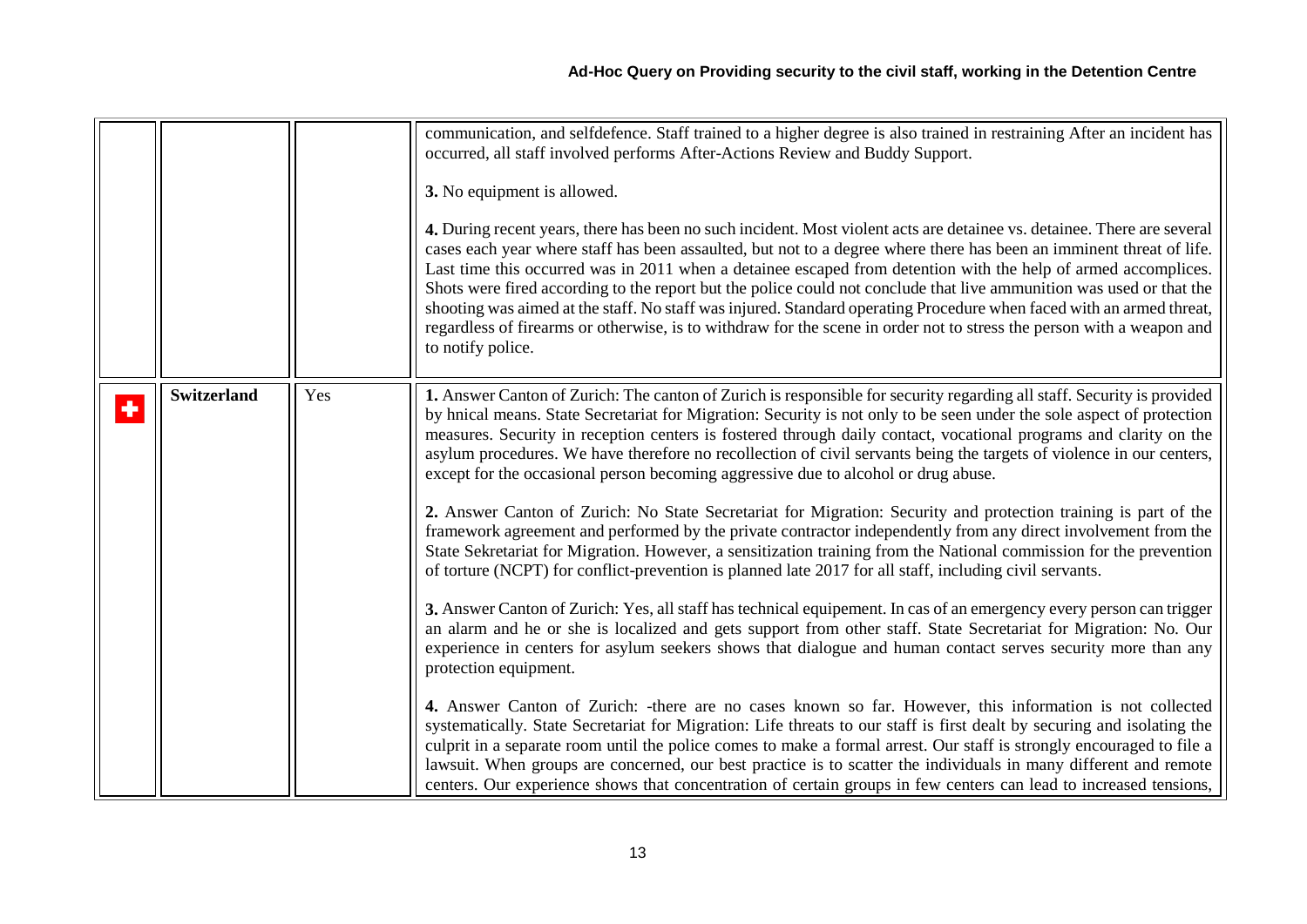<span id="page-13-0"></span>

|                                     |                          |     | especially when in contact with other groups: A healthy mix of nationalities/origins is therefore key to leading a<br>peaceful center.                                                                                                                                                                                                                                                                                                                                                                                                                                                                                                                                                                                                                                                                                                                                                                                                                                                                                                                                                                                                                                                                                                                                                                                                                                                                                                                                                                                                                                                                                                                                                                                                                                                                                                                                                                                                                                                                                                                                                                                                                                                                                                                                                                                                                                                                                                                                                                                                                                                           |
|-------------------------------------|--------------------------|-----|--------------------------------------------------------------------------------------------------------------------------------------------------------------------------------------------------------------------------------------------------------------------------------------------------------------------------------------------------------------------------------------------------------------------------------------------------------------------------------------------------------------------------------------------------------------------------------------------------------------------------------------------------------------------------------------------------------------------------------------------------------------------------------------------------------------------------------------------------------------------------------------------------------------------------------------------------------------------------------------------------------------------------------------------------------------------------------------------------------------------------------------------------------------------------------------------------------------------------------------------------------------------------------------------------------------------------------------------------------------------------------------------------------------------------------------------------------------------------------------------------------------------------------------------------------------------------------------------------------------------------------------------------------------------------------------------------------------------------------------------------------------------------------------------------------------------------------------------------------------------------------------------------------------------------------------------------------------------------------------------------------------------------------------------------------------------------------------------------------------------------------------------------------------------------------------------------------------------------------------------------------------------------------------------------------------------------------------------------------------------------------------------------------------------------------------------------------------------------------------------------------------------------------------------------------------------------------------------------|
| ↘∠<br>$\overline{\mathbb{Z}}\nabla$ | <b>United</b><br>Kingdom | Yes | 1. • Civil servants appointed to work in immigration removal centres in the United Kingdom are officials working<br>for Home Office Immigration Enforcement. They have regular contact with detainees, including conducting<br>interviews but do not carry out custodial duties. • Custodial duties, including the management of detainees'<br>behaviour in immigration removal centres, including any violent behaviour is the responsibility of Detainee Custody<br>Officers employed by the contracted service provider. Service providers are required under their contract to maintain<br>the security and safety of the centre. • Detainee Custody Officers are permitted to use force to control violent<br>behaviour, where necessary; however, any use of force must be fully justified and proportionate. There is a heavy<br>emphasis on using it as a matter of last resort, and for the shortest possible time. Detainee Custody Officers must be<br>accredited by Home Office Immigration Enforcement in accordance with Detention Services Order 10/2014,<br>available at https://www.gov.uk/government/publications/detainee-custody-officer-certification. • Incidents where<br>individuals assault staff (whether contracted employees or Home Office officials, or other detainees) are reported to<br>the police who will investigate and consider whether charges are appropriate.<br>2. • Yes. • Home Office officials are not permitted or trained to use force; however, they are required to undertake a<br>course of personal safety training. This must be refreshed annually. Published information about personal safety<br>training is available at:<br>https://www.gov.uk/government/uploads/system/uploads/attachment_data/file/488497/Personal_safety_training_v<br>3.0EXT_clean.pdf.<br>3. • Yes • Generally, Home Office officials based in centres do not wear any type of personal protection equipment,<br>however, they are expected to carry a radio when moving around and within the communal areas of the centre.<br>Communal areas will be monitored by Detainee Custody Officers and CCTV equipment is used. • All detainees are<br>searched before they enter an interview room with a Home Office official by a Detainee Custody Officer and all<br>interview rooms are fitted with a panic alarm to summon assistance. A Detainee Custody Officer is always present<br>outside the interview rooms. Home Office officials are instructed to sit closest to the exit for all interviews and desks<br>and chairs are fixed to the floor.<br>4. No. |